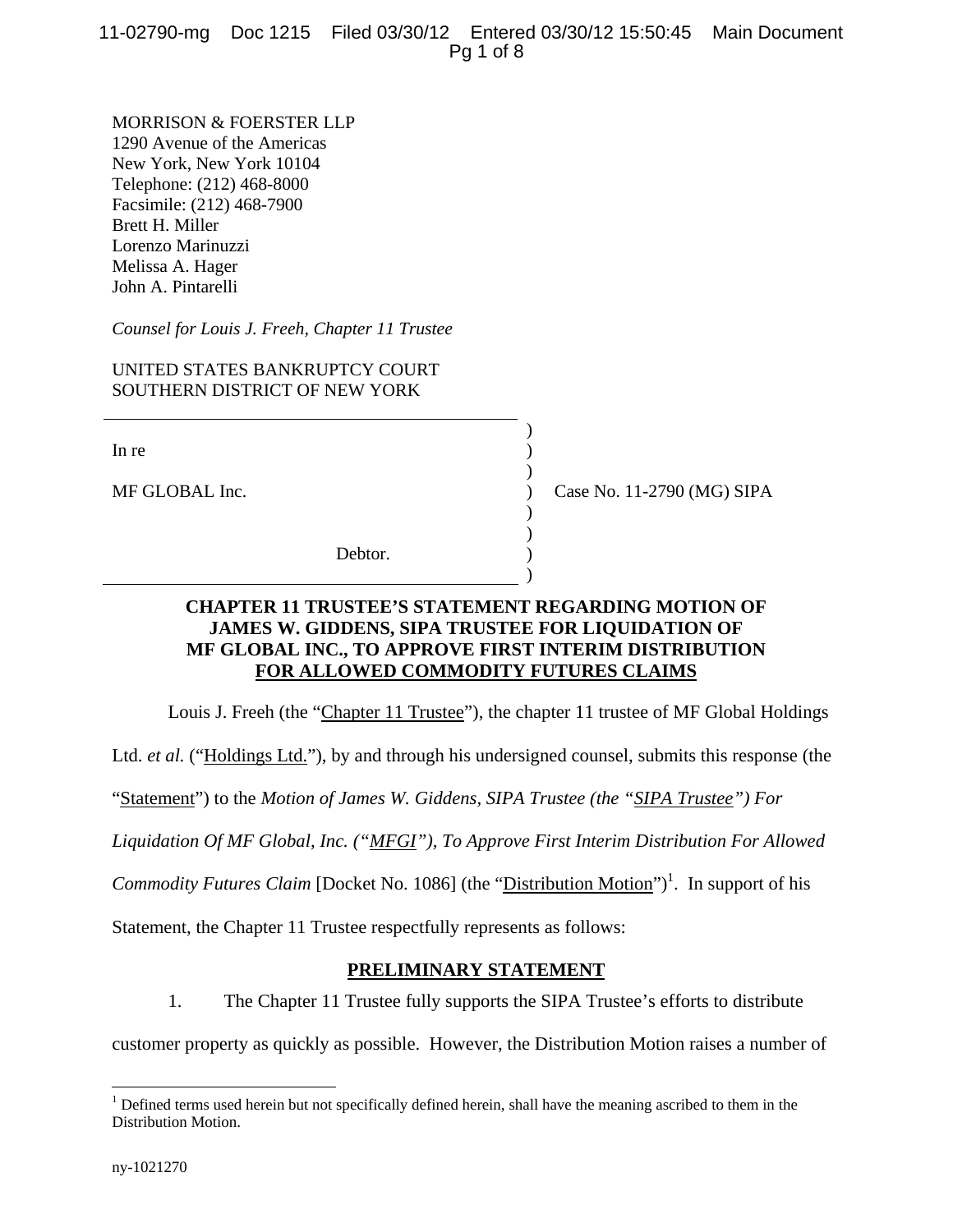#### 11-02790-mg Doc 1215 Filed 03/30/12 Entered 03/30/12 15:50:45 Main Document Pg 2 of 8

concerns for the Chapter 11 Trustee. First, the Distribution Motion does not provide an explanation of how such relief impacts each Property Pool (as defined herein below). For example, the SIPA Trustee fails to disclose even the most basic facts, such as the number and amount of the non-duplicative customer claims filed by Property Pool (the "Filed Claims"), the dollar amount of claims allowed as determined (subject to objection by customers) by Property Pool (the "Determined Claims"), the dollar amount of final, allowed claims by Property Pool (the "Allowed Claims") and the exact distribution percentage for Allowed Claims.

2. Second, there appears to be a growing disconnect between the SIPA Trustee's position on the amount of alleged "missing" customer property and what the facts support. The CME recently stated that the "missing" funds total \$500 million to \$600 million – still a substantial number, but significantly less than \$1.6 billion. It would be beneficial to the former customers of MFGI, the creditors of Holdings Ltd. and MFGI and the public as a whole for the SIPA Trustee to explain the difference and provide additional information and facts to support his calculation.

3. Finally, the Chapter 11 Trustee believes it is appropriate for the SIPA Trustee to provide updated information with respect to securities customer property (the "Securities Customer Property"). Affiliate customers have yet to receive any distributions on account of their claims against Securities Customer Property. The Chapter 11 Trustee fears that the lack of information with respect to a true-up distribution for affiliate customers portends the SIPA Trustee's decision to focus his attention on non-affiliate, or public, futures customers, to the exclusion of affiliate customers.<sup>2</sup> Additional disclosure on this issue is warranted.

<u>.</u>

<sup>2</sup> *See First Sixty Day Report*, Appendix A, p. 5 ("The Trustee oversees the Securities Investor Protection Act (SIPA) liquidation of MF Global Inc., and his goal is to fulfill the SIPA mandate to satisfy public customer claims in an orderly and fair process.").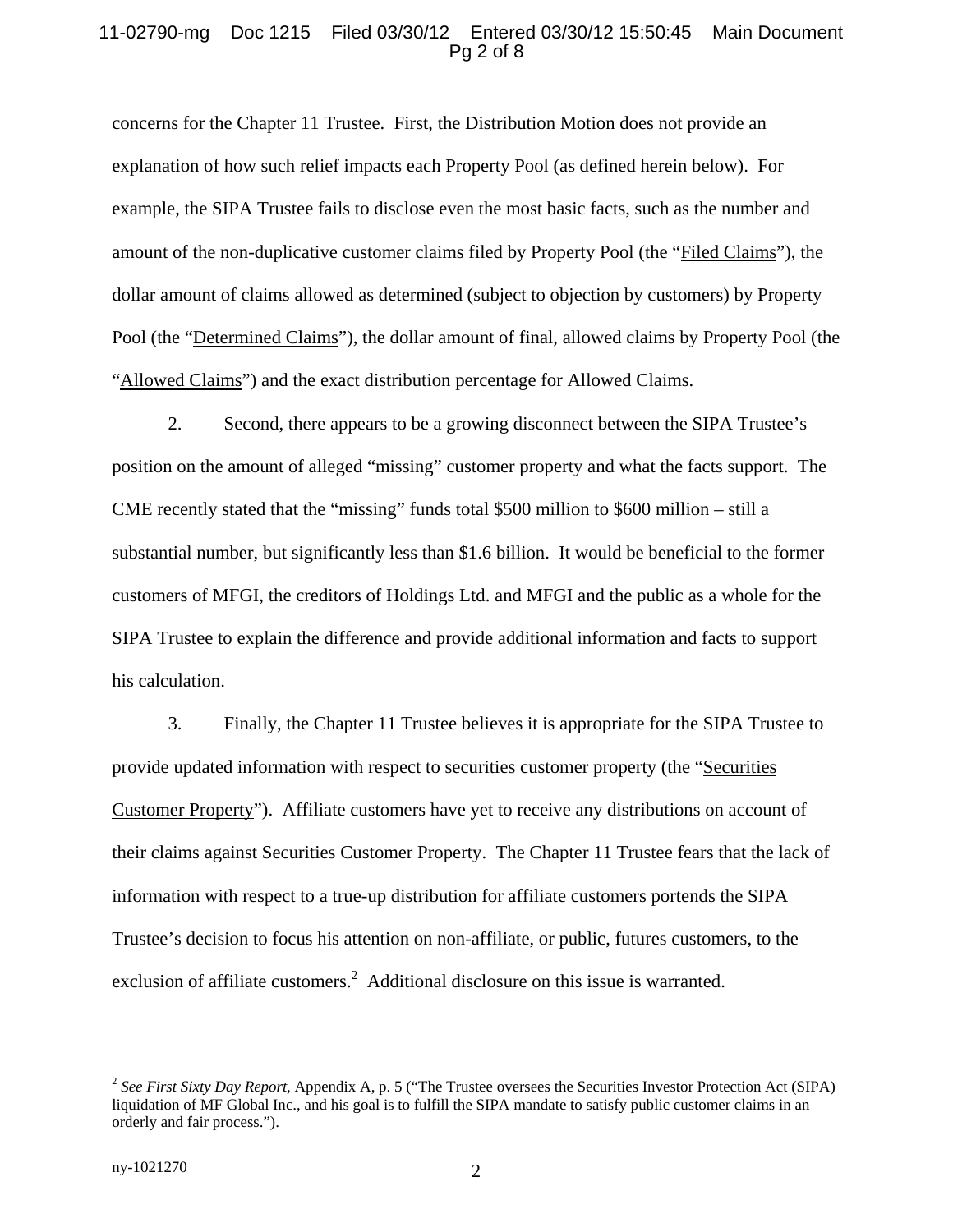4. The Chapter 11 Trustee oversees entities that are both customers and creditors of MFGI. However, the interests of all customers and creditors of MFGI are served by having updated information on the recovery of assets, the reconciliation of claims and the overall status of the liquidation of MFGI and understanding the potential impact of this information on their interests.

### **FACTUAL BACKGROUND**

5. On November 2, 2011, November 17, 2011 and December 12, 2011, the Bankruptcy Court entered orders (collectively, the "Bulk Transfer Orders") approving the bulk transfer of open commodity contracts, cash, cash equivalents and additional amounts of segregated funds (the "Bulk Transfers")<sup>3</sup> to new futures commission merchants ("FCMs") such that each customer would have received approximately 72% of the net liquidating value of each reconciled domestic account. The SIPA Trustee was also authorized to distribute, via bulk transfer, non-liquid assets, such as warehouse receipts, precious metal certificates, shipping certificates, and other certificates of title for commodities held by MFGI for its customers ("Physical Customer Property") in the same 72% pro rata share.

6. On November 22, 2011, the Bankruptcy Court entered an order [Docket No. 423] (the "Customer Claim Order") requiring the SIPA Trustee to file (a) interim reports pursuant to *15 U.S.C. § 78lll(2)* every six months and (b) status reports every sixty days from entry of the order (each, a "Sixty Day Report").

7. On December 12, 2011, the Bankruptcy Court entered an order authorizing the SIPA Trustee to sell, transfer and assign substantially all of MFGI's non-affiliate securities customer accounts (the "Sale Order") to Perrin, Holden & Davenport Capital Corp. (the "Purchaser").

1

 $3$  The SIPA Trustee has not disclosed whether any customer has received more than their "net equity" as a result of customer property received through the First Bulk Transfer, the Second Bulk Transfer and the Third Bulk Transfer.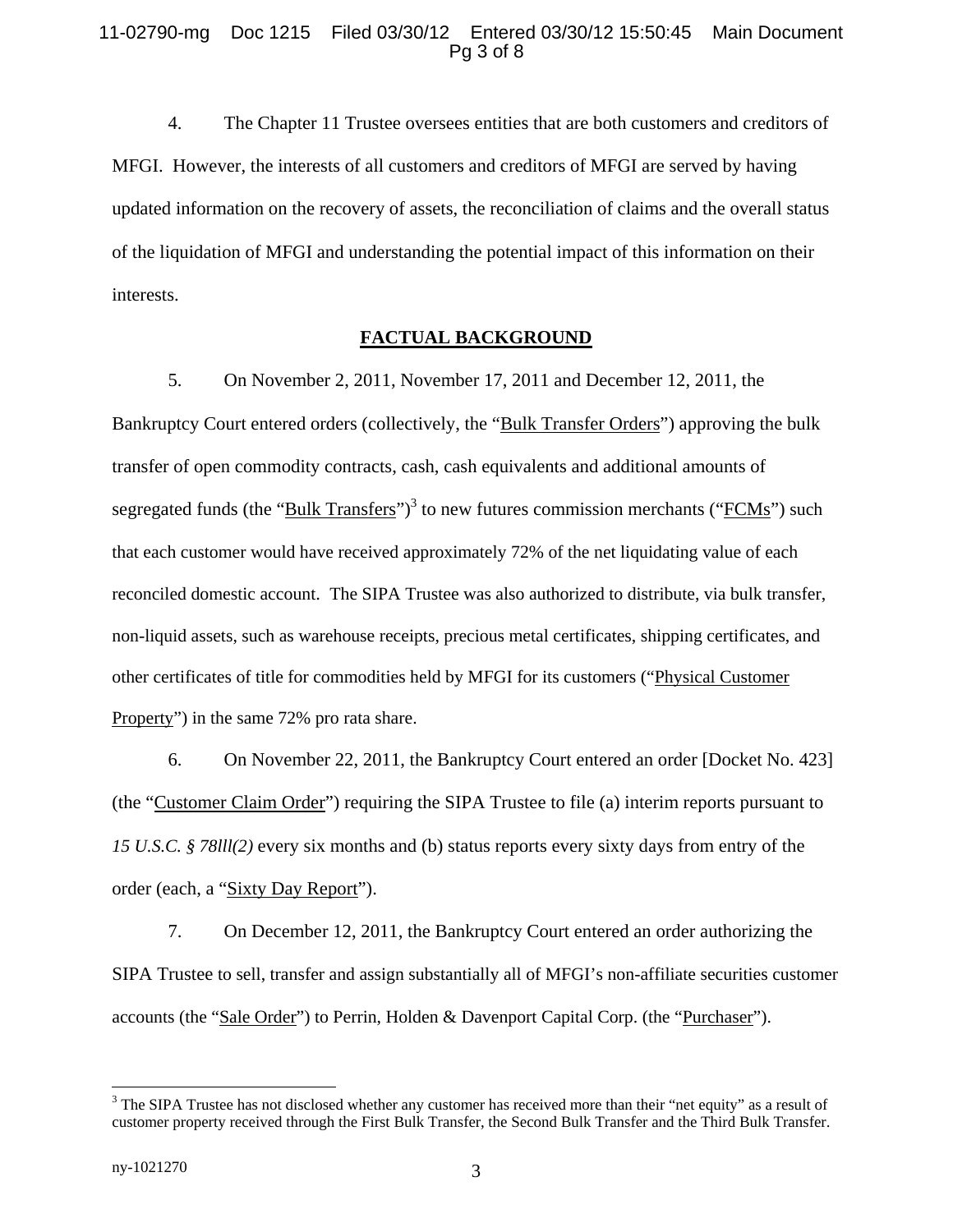## 11-02790-mg Doc 1215 Filed 03/30/12 Entered 03/30/12 15:50:45 Main Document Pg 4 of 8

8. On January 12, 2012, the SIPA Trustee filed his Sixty Day Report on Status of Liquidation [Docket No. 835] (the "First Sixty Day Report").

9. On February 6, 2012, the SIPA Trustee filed his Preliminary Report on Status of His Investigation and Interim Status Report on Claims Process and Account Transfers [Docket No. 896] (the "Investigation Report").

10. On March 2, 2012, the SIPA Trustee filed his Periodic Claims Processing Report

[Docket No. 977] (the "Claims Report").

# **STATEMENT**

11. By the Distribution Motion, the SIPA Trustee has proposed to make an initial

distribution (the "First Interim Distribution") of the following customer property to holders of

Allowed Claims:<sup>4</sup>

- a. Up to \$600 million of customer property that MFGI was required to segregate under Section 4d of the Commodity Exchange Act (the "4d Segregated Funds");
- b. Approximately \$50 million in customer property held in foreign futures accounts where MFGI was required to maintain secured accounts under Rule 30.7 (the "30.7 Secured Funds"); and
- c. Approximately \$35 million of customer property to claimants with allowed claims for property within a domestic delivery class ("Delivery Funds," and together with 4d Segregated Funds, 30.7 Secured Funds and Securities Customer Property, the "Property Pools").

## *A. Disclosure of Additional Information Regarding the Property Pools*

12. The Chapter 11 Trustee generally supports the swift and streamlined

distribution of customer property to the customers, but believes that the SIPA Trustee

should make additional disclosures of the facts and assumptions relied upon by him in

formulating the proposed distribution. Here, the Distribution Motion is devoid of sufficient

 $\overline{a}$ 4 The SIPA Trustee has not proposed to make a distribution of Securities Customer Property.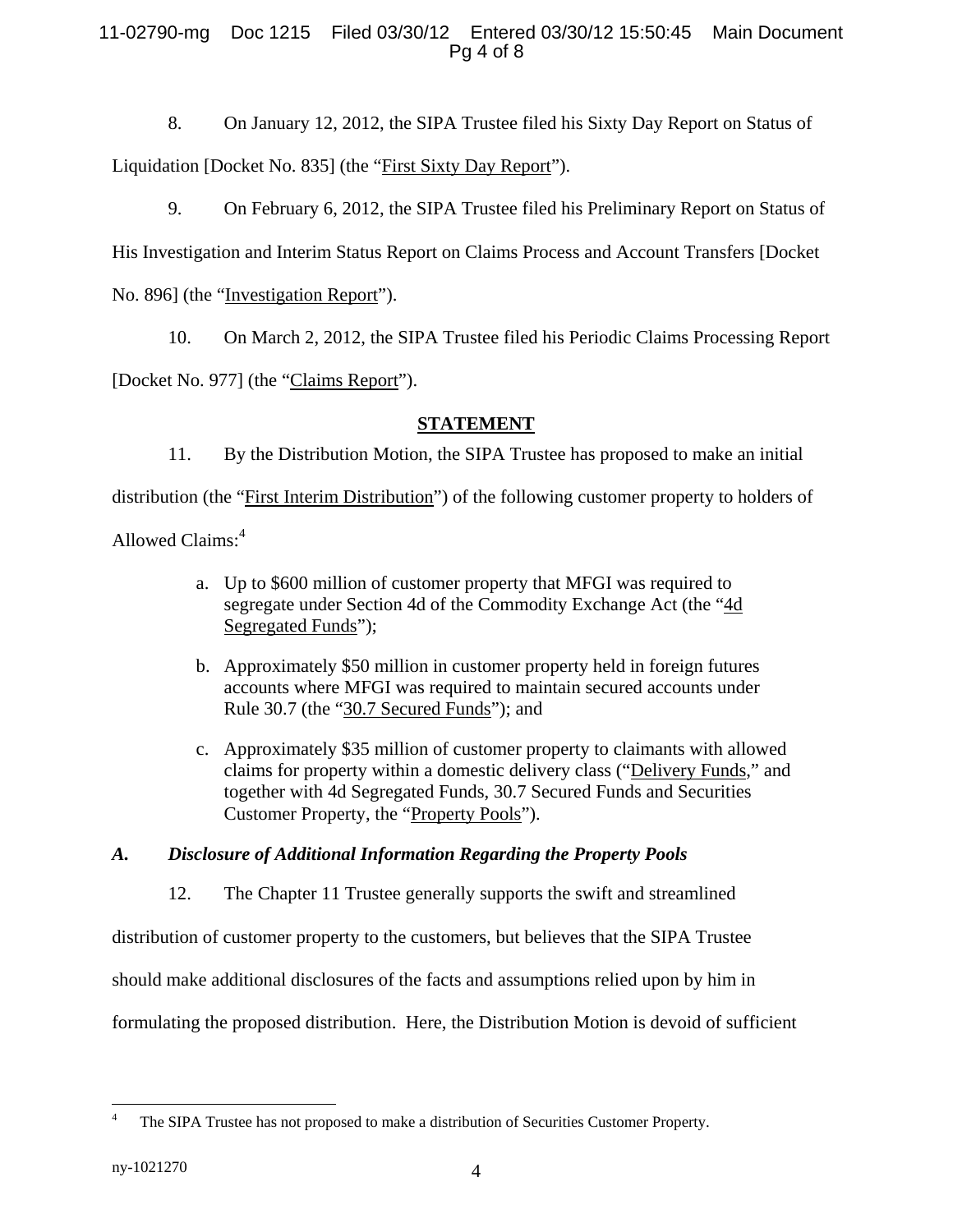#### 11-02790-mg Doc 1215 Filed 03/30/12 Entered 03/30/12 15:50:45 Main Document Pg 5 of 8

information necessary to determine it if is appropriate for the SIPA Trustee to make a distribution at this time.

13. The First Sixty Day Report, which was issued in January 2012, contained information relevant to the Distribution Motion, including (for each Property Pool) the estimated claims, assets marshaled/recovered, location of unrecovered assets, assets distributed through Bulk Transfers, assets remaining under SIPA Trustee's control and approximate distribution percentage. Subsequent reports issued by the SIPA Trustee, however, including the Investigation Report and the Claims Report, do not provide a comparable level of detail with respect to the Property Pools that was provided in the First Sixty Day Report. Such detailed information would be of interest to the Bankruptcy Court, the former customers of MFGI, the creditors of Holdings Ltd. and MFGI and to the public.

### *B. Reconciliation of Apparent Discrepancy With Respect to the Calculation of Missing Customer Funds*

14. The lack of clear information relevant to the consideration of the Distribution Motion has led to the disparity between the SIPA Trustee's statements regarding customer assets and other information that is in the public domain. Full transparency regarding the scope and status of the MFGI liquidation is appropriate.

15. For example, the SIPA Trustee has stated that \$1.6 billion in customer assets are allegedly "missing." In contrast, the CME puts the total of "missing" customer funds at \$500 million to \$600 million, which is 62.5% less than \$1.6 billion. The SIPA Trustee is best placed to provide information to clear up this significant discrepancy, and appears to be in the best position to explain whether the \$1.6 billion in customer assets is actually "missing," or if such assets or some portion thereof have been identified and located but remain outside his control.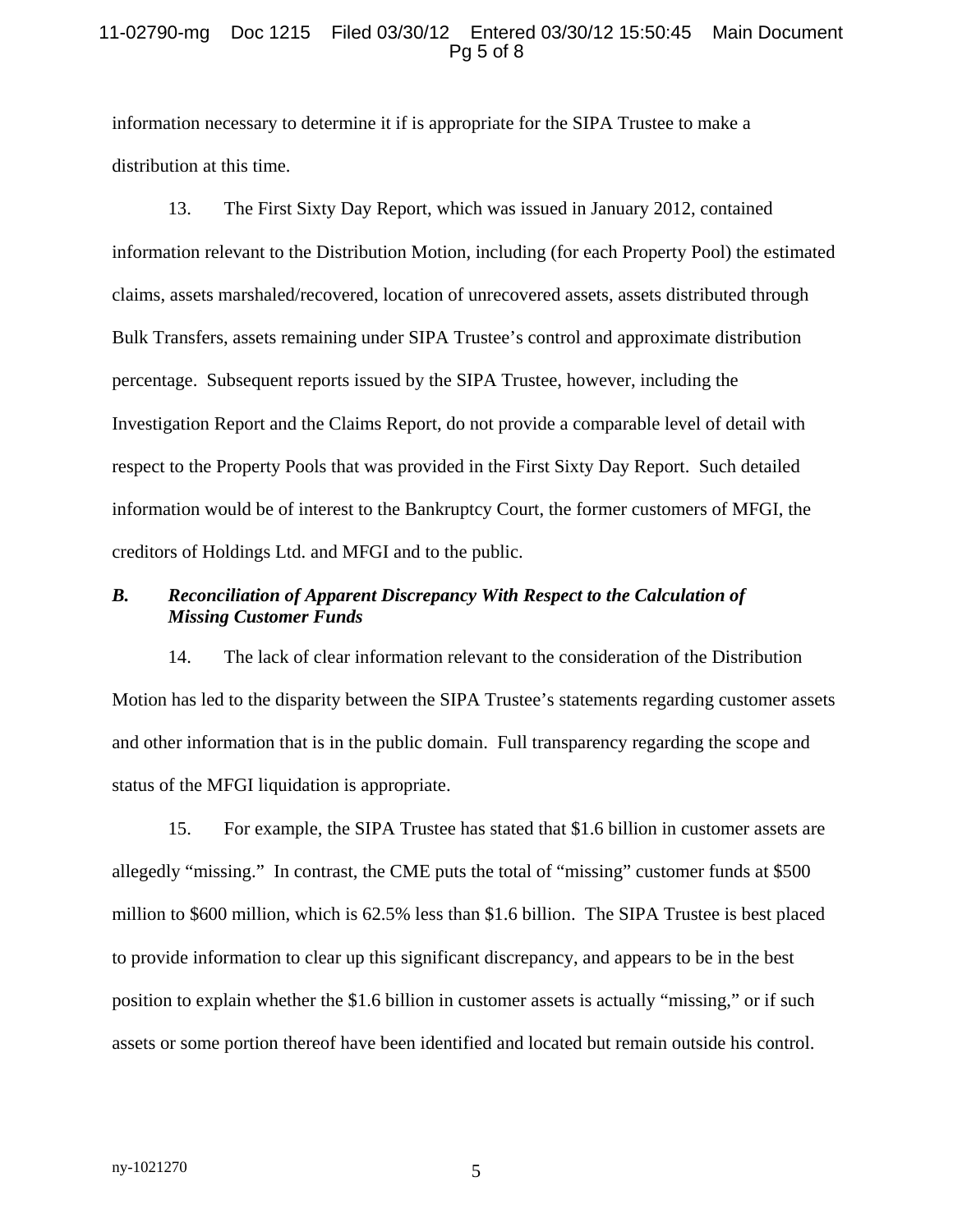#### 11-02790-mg Doc 1215 Filed 03/30/12 Entered 03/30/12 15:50:45 Main Document Pg 6 of 8

16. Similarly, the First Sixty Day Report states that the SIPA Trustee recovered \$63.55 million in 30.7 Secured Funds. According to the Distribution Motion, the SIPA Trustee expects to make a distribution of \$50 million and maintain a reserve of approximately \$40 million in 30.7 Secured Funds to address "potential disputes." The logical inference is that the SIPA Trustee has recovered an additional \$26.45 million in 30.7 Secured Funds. Yet, the Distribution Motion lacks any details to explain the apparent augmentation of 30.7 Secured Funds. Such additional information would help to clarify the difference between what was reported in January and the amount of 30.7 Secured Funds apparently currently in the possession of the SIPA Trustee.

#### *C. Reconciling Claims With Respect to Securities Customer Property*

17. The Chapter 11 Trustee is also concerned about the apparent lack of progress with respect to Securities Customer Property. The SIPA Trustee has neither allowed nor made any distributions to affiliate-customers. The Chapter 11 Trustee understands that this analysis is time consuming, particularly given the size and complexity of this case. However, the Chapter 11 Trustee is concerned about the SIPA Trustee's stated position that his duty is to return customer property to public customers. The Chapter 11 Trustee believes that the law makes no distinction between the duties the SIPA Trustee owes to affiliate and non-affiliate securities customers, except with respect to eligibility for a SIPC advance. 15 U.S.C. § 78III(2), 15 U.S.C. § 78fff-a(4).<sup>5</sup> Regardless of any perceived disagreement concerning the SIPA Trustee's duties, it is appropriate for the SIPA Trustee to provide updated information with respect to Securities Customer Property and the status of reconciling claims, including affiliate-customer claims.

<u>.</u>

<sup>5</sup> In fact, the SIPA Trustee also owes a duty to creditors of MFGI. See *Kusch v. Mishkin (In re Adler Clearing Corp.)*, (95-08203, Adv. Proc. No. 95-9248A), 1998 Bank. LEXIS 1076, at \*49-50 (Bankr. SDNY Aug. 24, 1998) *aff'd* 208 F.3d 202 (2d. Cir. 2000).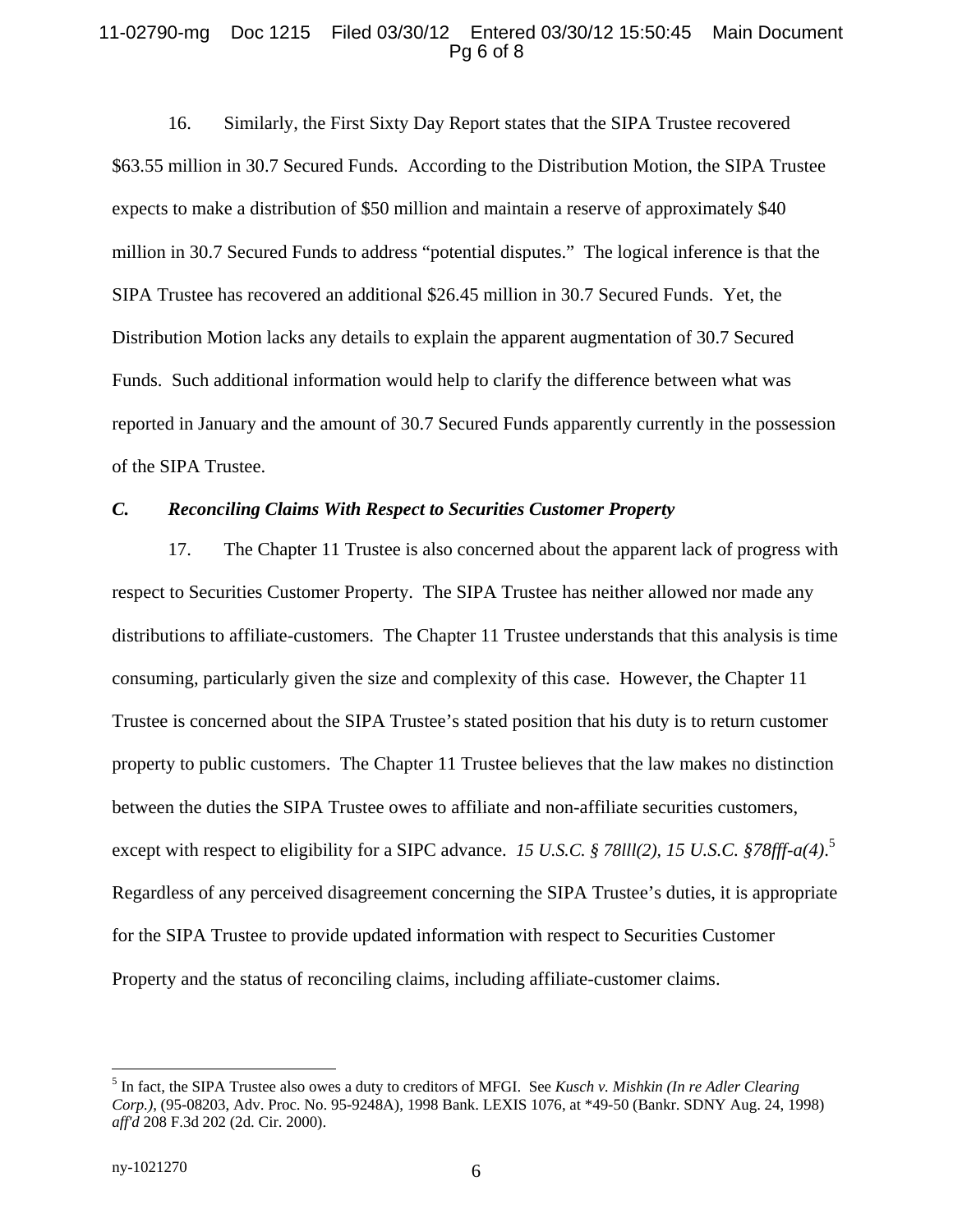### 11-02790-mg Doc 1215 Filed 03/30/12 Entered 03/30/12 15:50:45 Main Document Pg 7 of 8

18. At this stage in the proceeding where the SIPA Trustee is seeking to make an interim distribution, it is critical for the SIPA Trustee to be more transparent about the general status of the case, his progress in collecting the assets of the estate, the status of the reconciliation of claims against the estate and other relevant information uncovered by his investigation.

19. Unambiguous disclosures by the SIPA Trustee regarding each distinct Property Pool would be an integral step in the direction of greater transparency. The information that would provide greater transparency includes: (a) revisions to the SIPA Trustee's initial projections for assets of, and claims against, each distinct Property Pool; (b) the total amount of Filed Claims by Property Pool; (c) a comparison of Filed Claims against the Determined Claims for each distinct Property Pool (including the potential impact on estimated distributions), (d) a comparison of Filed Claims against the Allowed Claims for each distinct Property Pool (including the impact on estimated distributions), and (e) the progress that the SIPA Trustee has made in realizing estate assets (by distinct Property Pool including general estate assets).

*[Remainder of Page Intentionally Left Blank]*